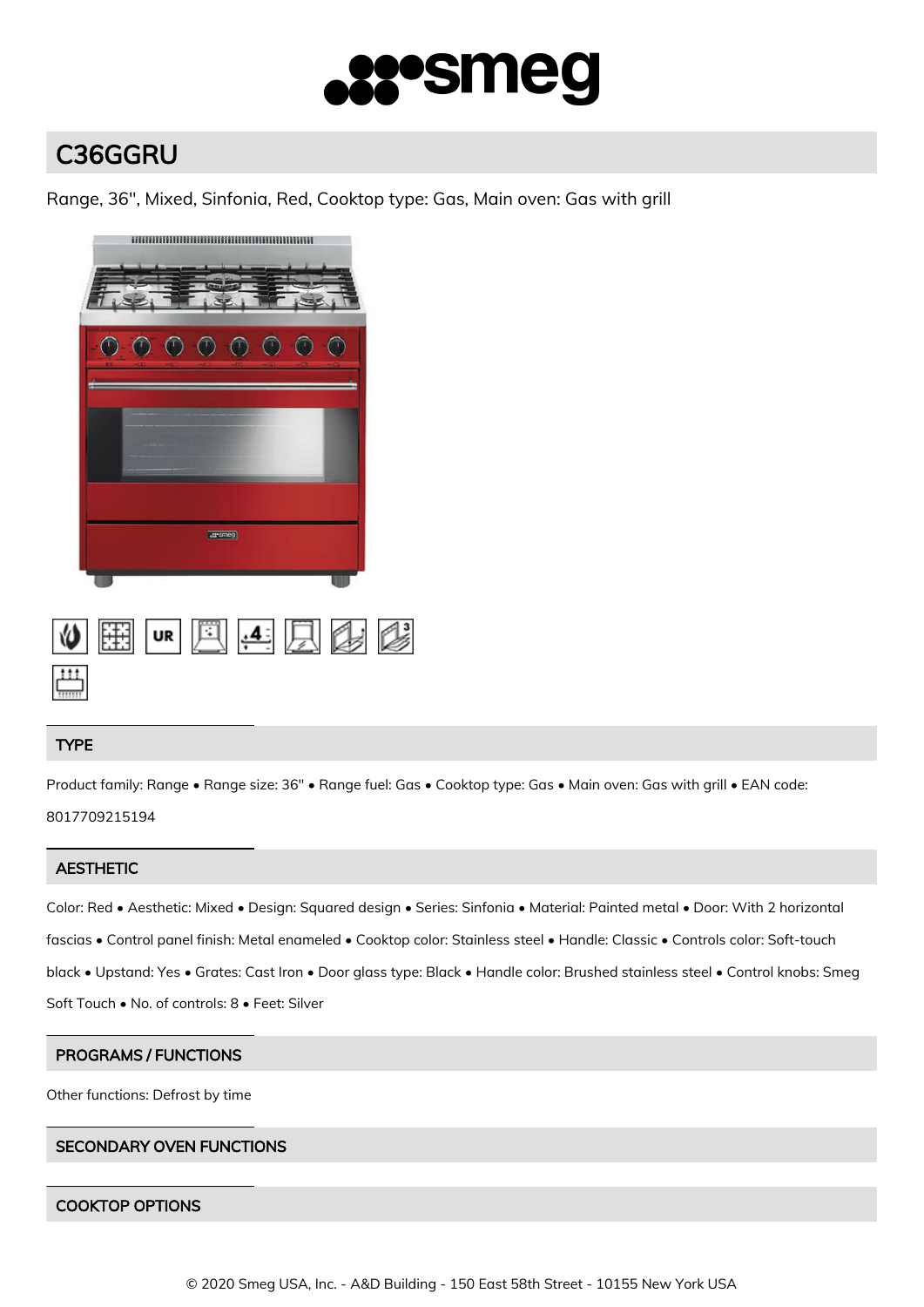#### MAIN OVEN OPTIONS

Minimum Temperature: 300 °F • Maximum temperature: 529 °F

#### COOKTOP TECHNICAL FEATURES

Cooking zones: 6 • Zone 1 - Position: Front-left • Zone 2 - Position: Rear-left • Zone 3 - Position: Front-center • Zone 4 - Position: Rear-center • Zone 5 - Position: Front-right • Zone 6 - Position: Rear-right • Zone 1 - Type: Gas - Semi-rapid • Zone 2 - Type: Gas - AUX • Zone 3 - Type: AUX • Zone 4 - Type: Gas - Dual ultra-rapid • Zone 5 - Type: Gas - Semi-rapid • Zone 6 - Type: Gas - Rapid • Zone 1 - Power: 6000 BTU • Zone 2 - Power: 3500 BTU • Zone 3 - Power: 3500 BTU • Zone 4 - Power: 14500 - 3000 BTU • Zone 5 - Power: 6000 BTU • Zone 6 - Power: 10000 BTU • Burners type: Standard • Burner caps: Enameled matte black • Automatic gas ignition: Yes • Gas safety valves: Yes

#### MAIN OVEN TECHNICAL FEATURES

Volume: 126 cu. ft. • Cavity material: EverClean enamel • No. of shelves: 4 • Shelves type: Metal racks • Light type: Incandescent • Light Power: 25 W • Removable door: Yes • Full-glass inner door: Yes • Removable inner door: Yes • Total no. of door glasses: 3 • No.of thermo-reflective door glasses: 1 • Cooling system: Tangential • Grill type: Gas • Temperature control: Mechanical

## SECONDARY OVEN - TECHNICAL SPECIFICATIONS

#### THIRD OVEN - TECHNICAL SPECIFICATIONS

## PERFORMANCE / ENERGY LABEL

## ENERGY EFFICIENCY - SECONDARY OVEN

#### ELECTRICAL CONNECTION

Voltage: 120-240 V • Frequency: 60 Hz • Power cord length: 47 1/4 "

#### GAS CONNECTION

Gas Type: G20 Natural gas

#### LOGISTIC INFORMATION

Width: 35 3/4 " • Height: 35 7/16 " • Depth: 25 3/16 " • Gross weight: 257 lbs • Net weight: 222 lbs

## NO LONGER IN USE

#### ACCESSORIES INCLUDED

Other gas nozzles included: G30 LPG liquid gas